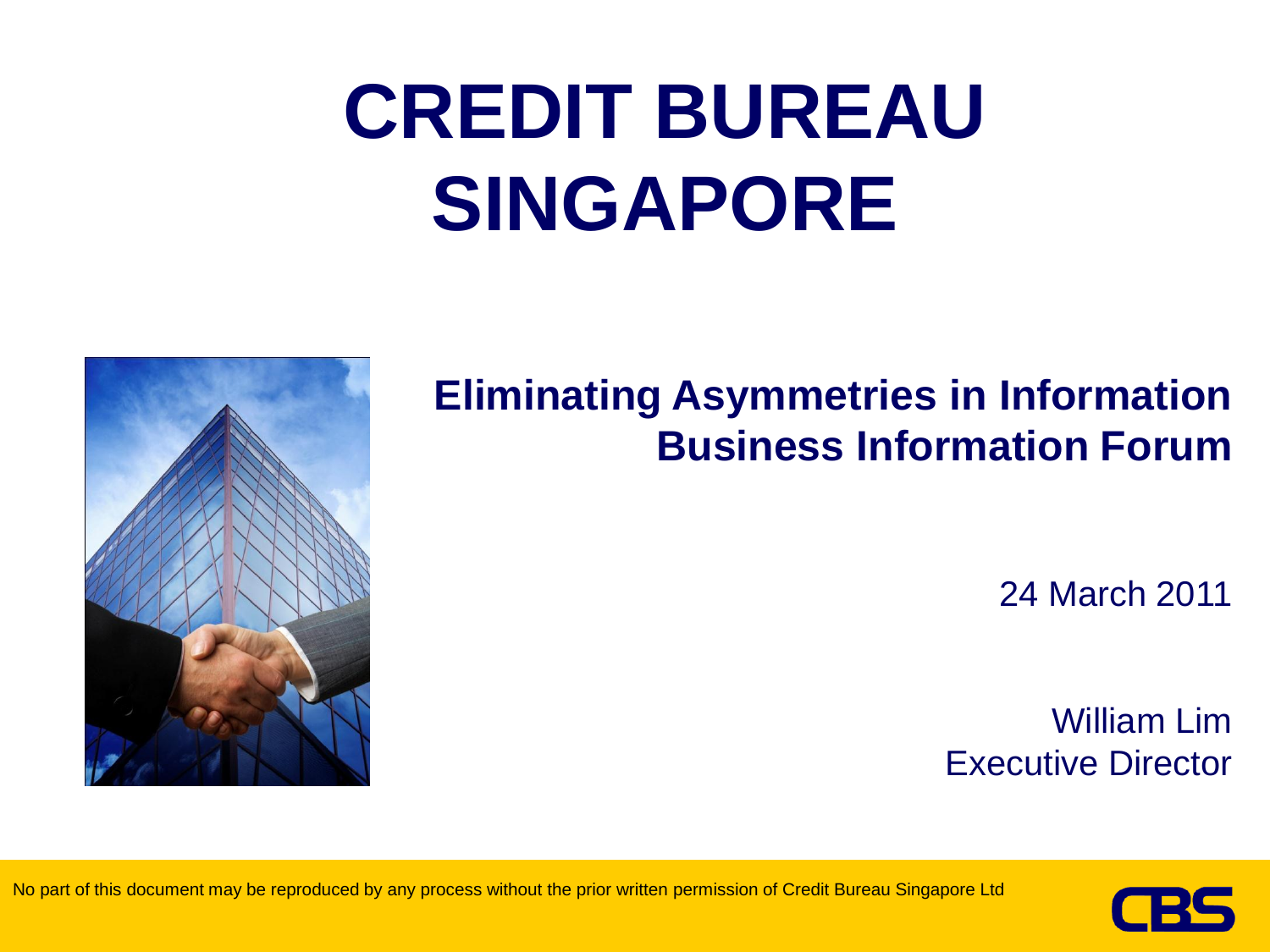### **What is the SME Blended Score?**



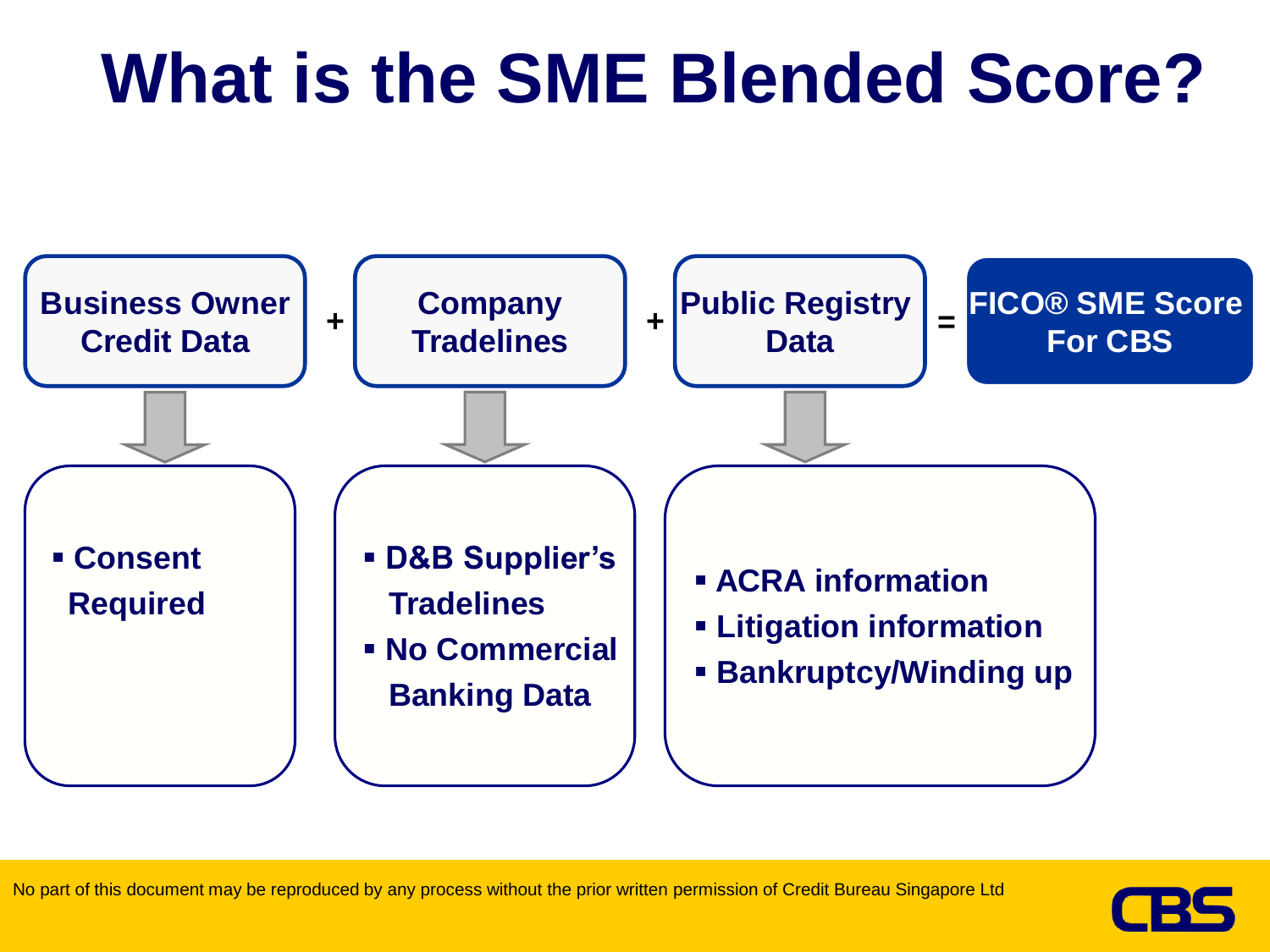# **CBS Blended Report with FICO® SME Score Introduction**

- Merge both existing commercial data and consumer credit information to produce a FICO® SME Score
- The new score is a collaboration with FICO, an American provider of analytics and decision management solutions
- This new business tool is expected to help lenders increase the speed, accuracy and consistency of the decision-making process
- The Small Business Administration (SBA) in the United States uses a similar blended report SME score to access their small business borrowers. SBA engages the same parties (Dun & Bradstreet and FICO) for the loan and lender oversight program.

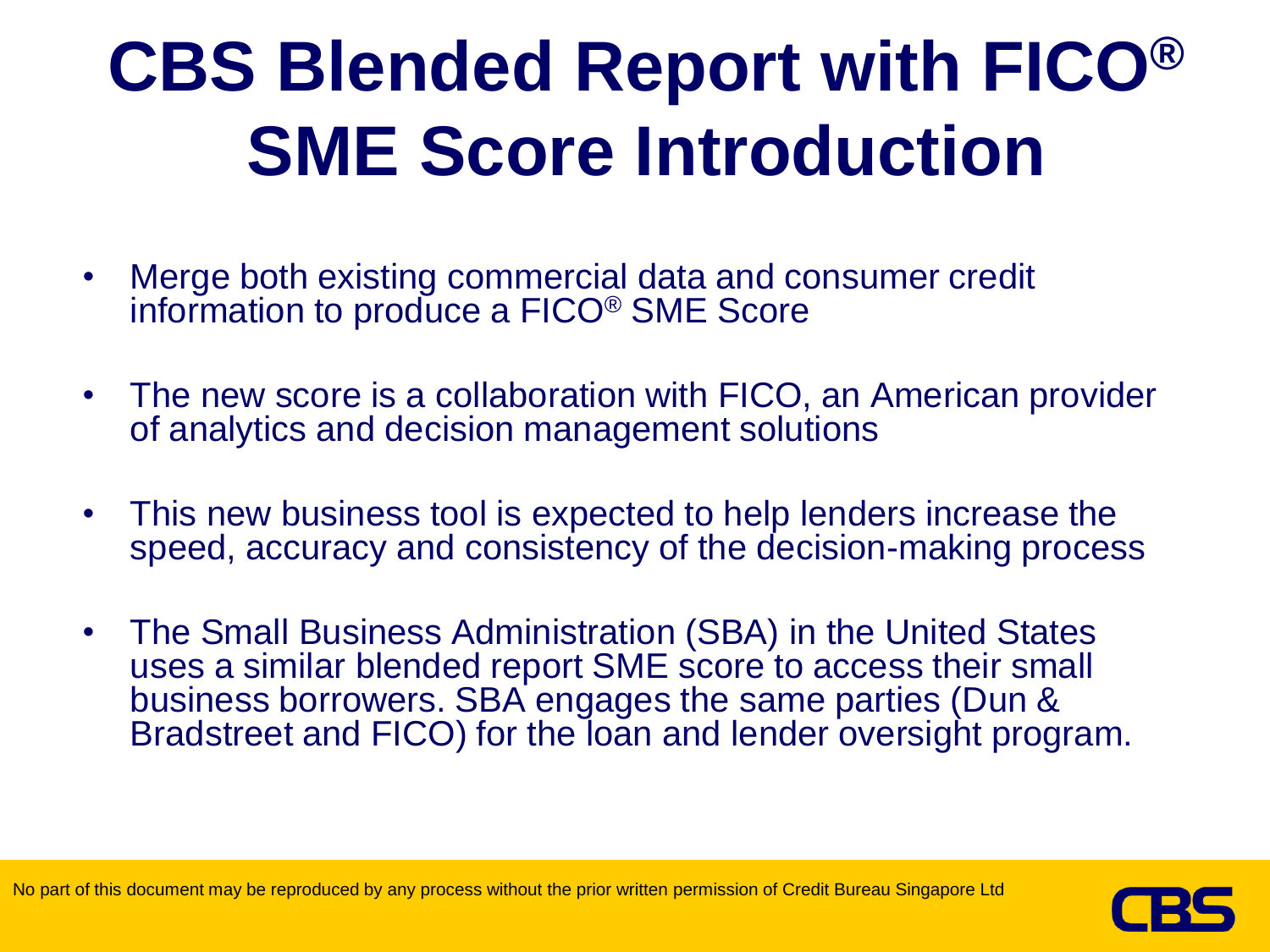# **CBS Blended Report with FICO® SME Score**

- Business-related data such as
	- Company registration
	- Financial
	- Non-banking commercial trade lines
	- Litigation
- Consumer Reports of 2 Shareholders
- FICO® SME Score with Reason Code



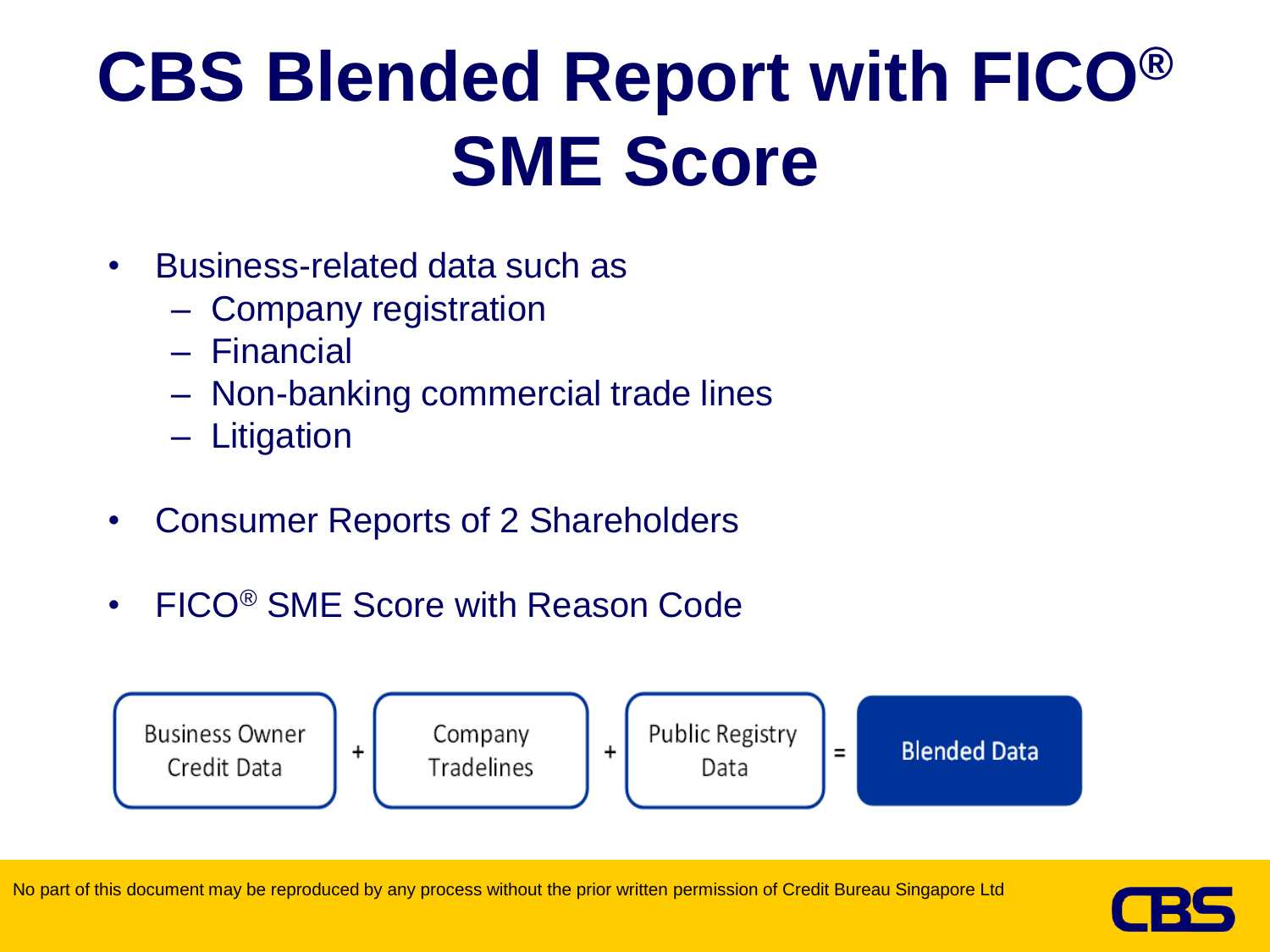### **Business Related Data**

- Key Business Registration Data from source, ACRA *(updated daily)*
- Non banking commercial trade lines from Dun & Bradstreet *(updated to D&B systematically on a monthly basis)*
- Litigation and Winding up cases *(updated daily for new litigation suits and status update for credit related suits are updated weekly)*

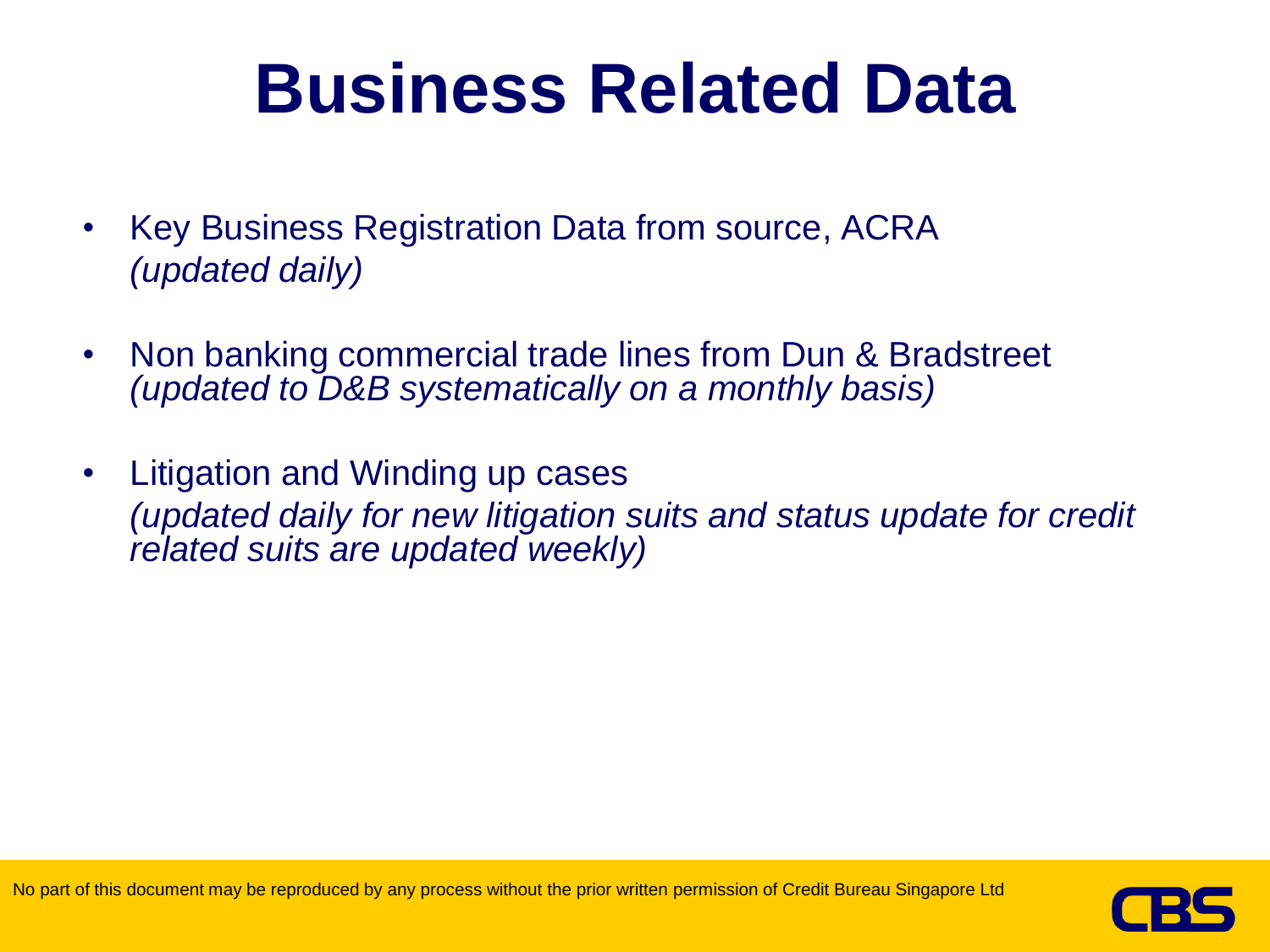# **FICO® SME Score for CBS**

- Rank-orders SMEs by their risk of default.
- Ranges from 100-400®.
- The higher the score the lower the risk.
- Provides credit grantors an effective tool to make consistent and objective assessment of the credit worthiness of SMEs to which they extend credit.

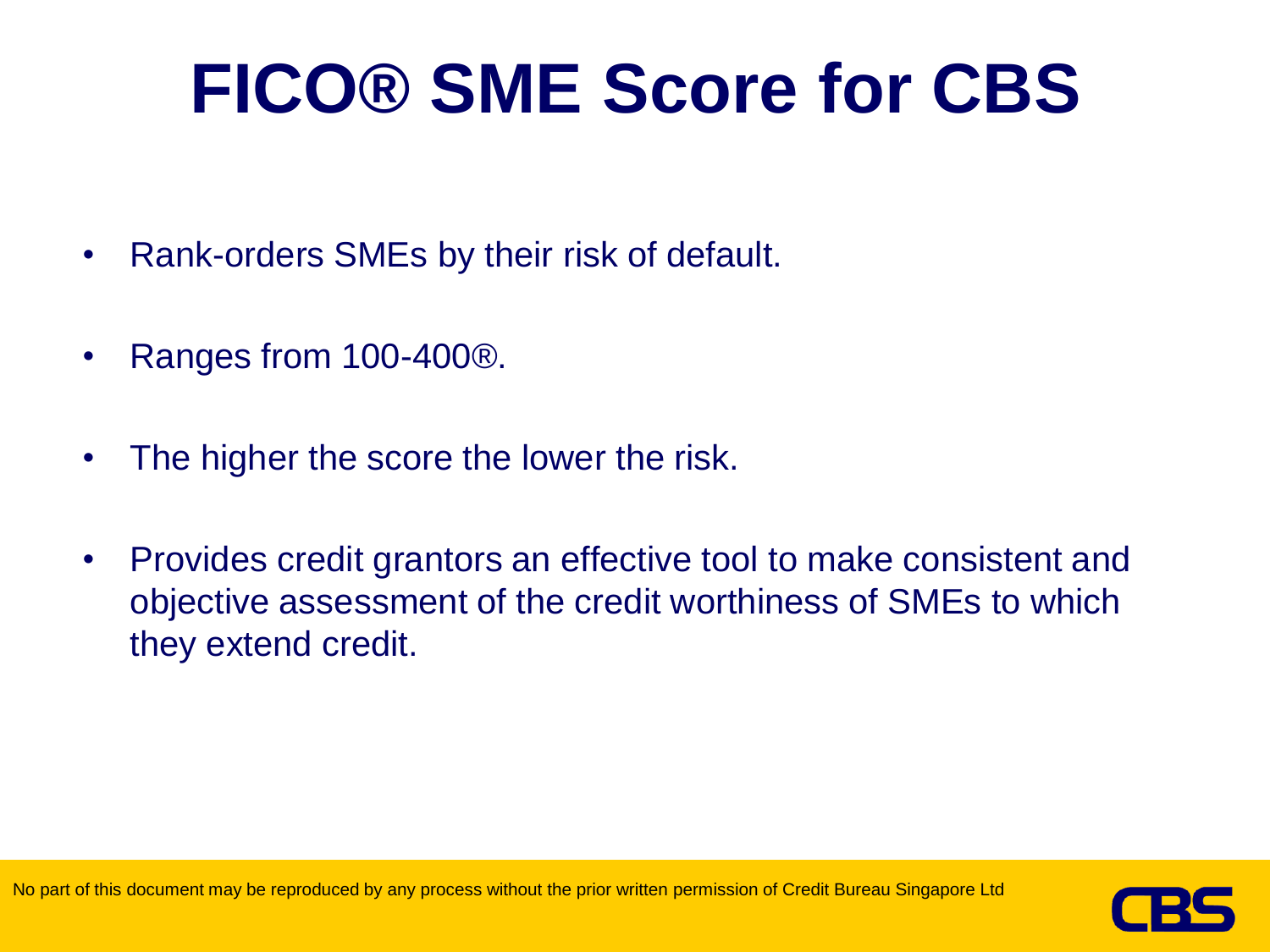# **CBS Blended Report with FICO® SME Score Benefits**

- Compact Report with all key data necessary for credit evaluation on small businesses
- Real-time access
- Objective and consistent credit evaluation
- Streamline operations and shorten decision time.

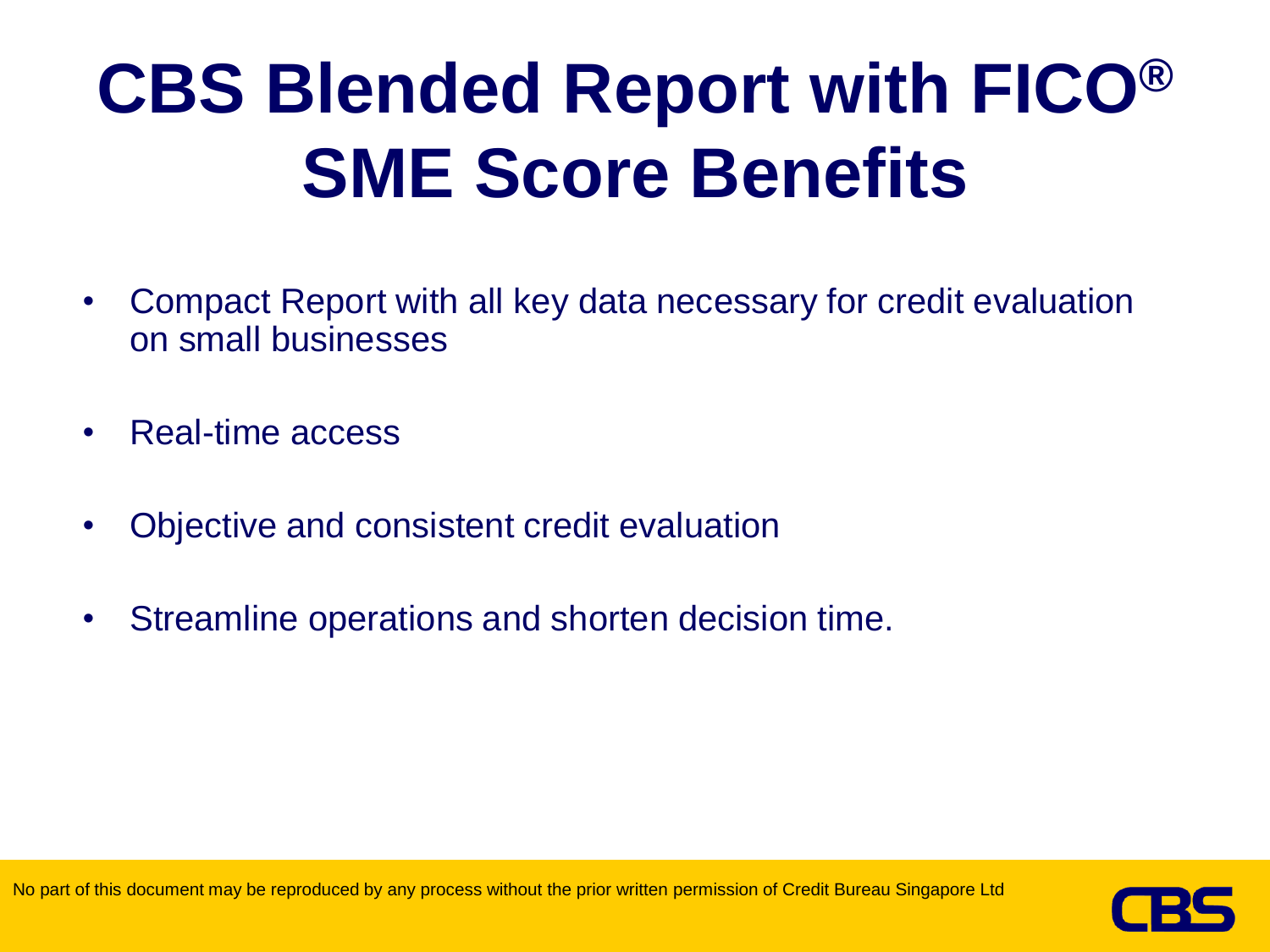#### **FICO® SME Score for CBS**

**Scoring drives both improved risk management and more effective resource allocation**.

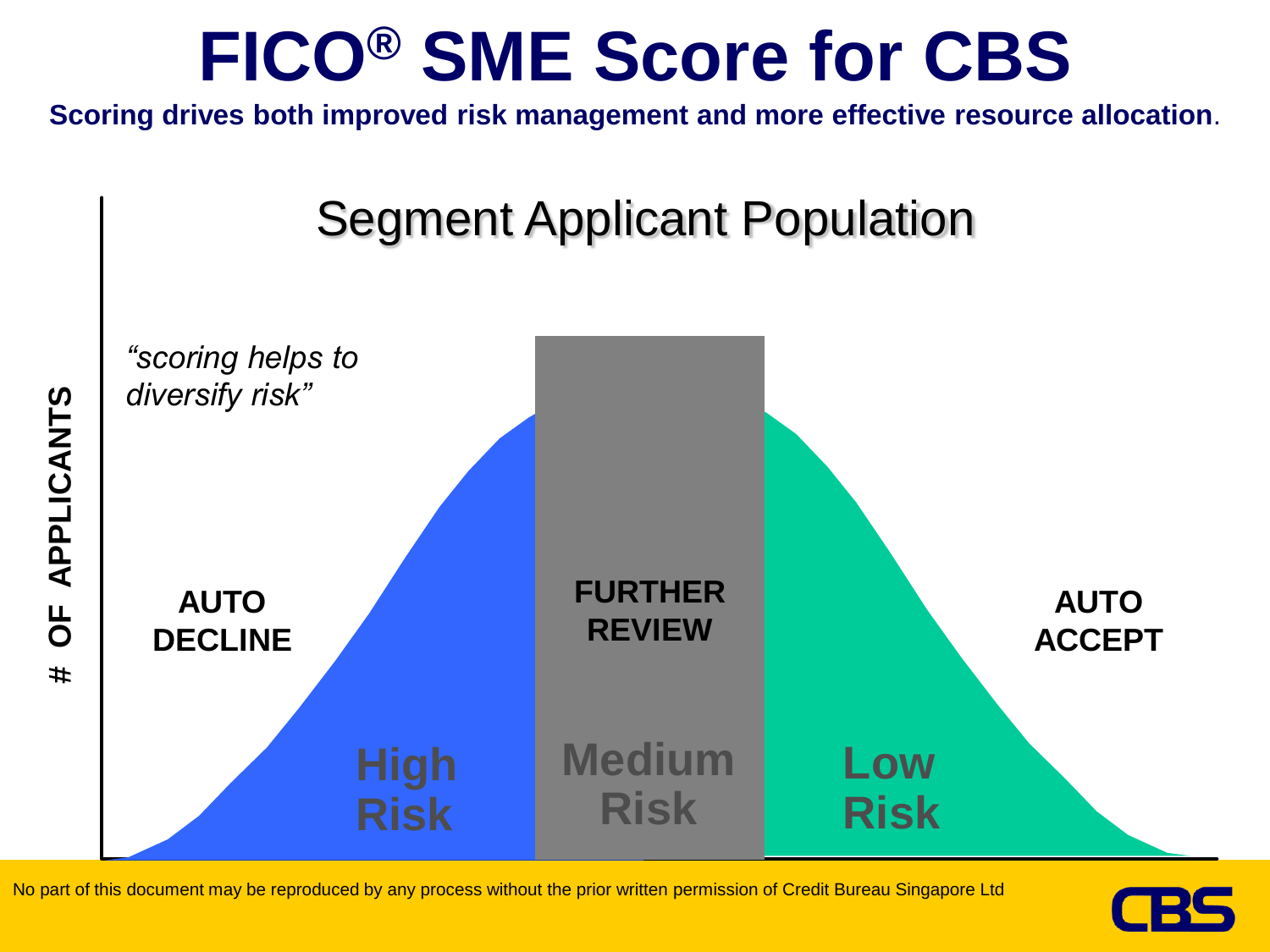### **FICO® SME Score for CBS**

**Leveraging FICO® SME Score in Credit Decision Making Loan Originations**